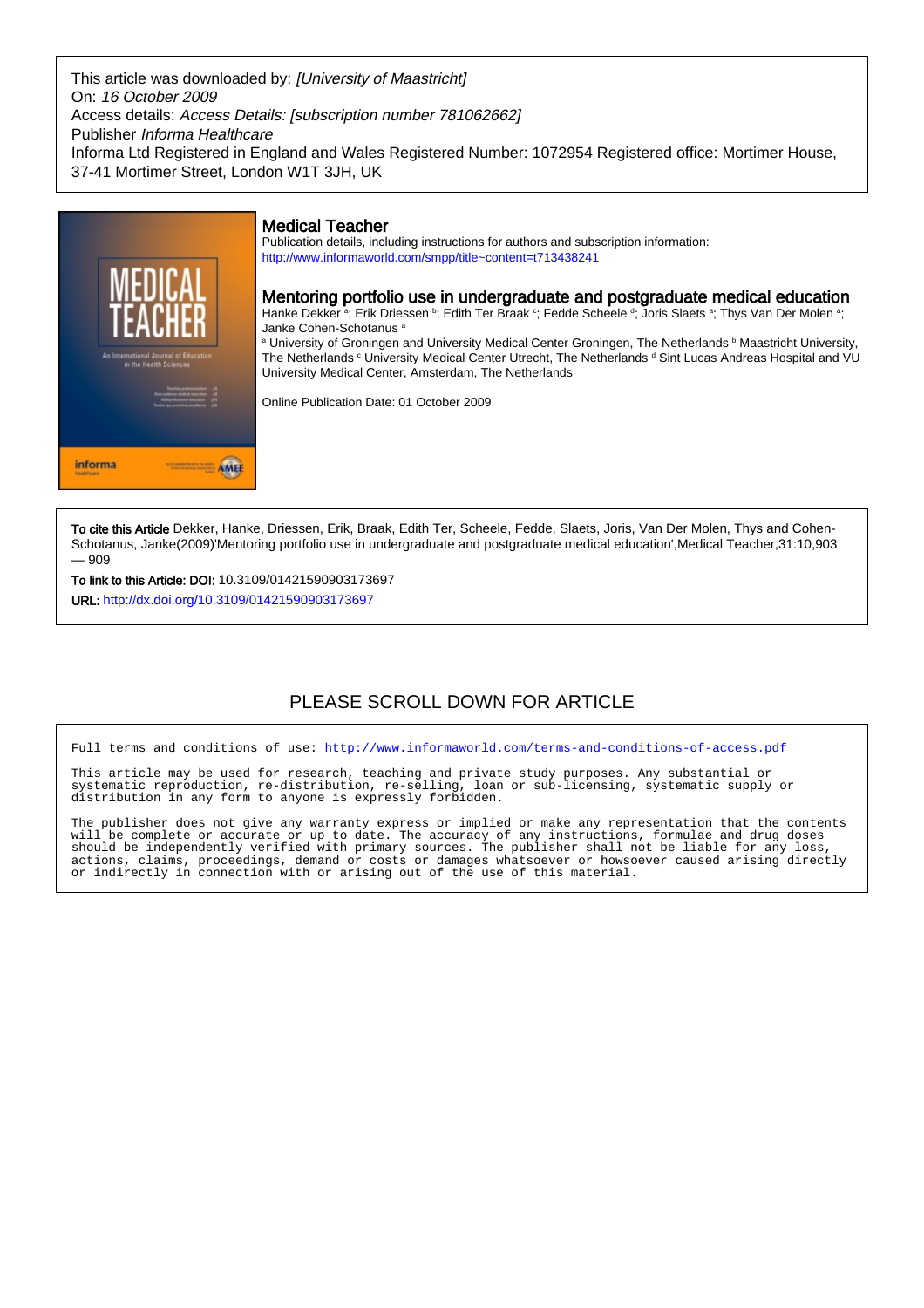# Mentoring portfolio use in undergraduate and postgraduate medical education<sup>†</sup>

 $H$ ANKE DEKKER<sup>1</sup>, ERIK DRIESSEN<sup>2</sup>, EDITH TER BRAAK<sup>3</sup>, FEDDE SCHEELE<sup>4</sup>, JORIS SLAETS<sup>1</sup>, THYS VAN DER MOLEN<sup>1</sup> & JANKE COHEN-SCHOTANUS

<sup>1</sup>University of Groningen and University Medical Center Groningen, The Netherlands, <sup>2</sup>Maastricht University, The Netherlands,<br><sup>3</sup>University Medical Center Utrocht, The Netherlands, <sup>4</sup>Sint Luces Andreas Hespital and VU U University Medical Center Utrecht, The Netherlands, <sup>4</sup>Sint Lucas Andreas Hospital and VU University Medical Center, Amsterdam, The Netherlands

# Abstract

Aim: Mentoring is widely acknowledged as being crucial for portfolio learning. The aim of this study is to examine how mentoring portfolio use has been implemented in undergraduate and postgraduate settings.

**Method:** The results of interviews with six key persons involved in setting up portfolio use in medical education programmes were used to develop a questionnaire, which was administered to 30 coordinators of undergraduate and postgraduate portfolio programmes in the Netherlands and Flanders.

Results: The interviews yielded four main aspects of the portfolio mentoring process – educational aims, individual meetings, small group sessions and mentor characteristics. Based on the questionnaire data, 16 undergraduate and 14 postgraduate programmes were described. Providing feedback and stimulating reflection were the main objectives of the mentoring process. Individual meetings were the favourite method for mentoring (26 programmes). Small group sessions to support the use of portfolios were held in 16 programmes, mostly in the undergraduate setting. In general, portfolio mentors were clinically qualified academic staff trained for their mentoring tasks.

Conclusion: This study provides a variety of practical insights into implementing mentoring processes in portfolio programmes.

# Introduction

Current views on learning (Dolmans et al. 2005) and societal developments have led to a transition from knowledge-based to competency-based curricula in medical education (Carraccio et al. 2002; Frank 2005). One of the major characteristics of competency-based curricula is that students learn to actively plan, monitor and evaluate their own learning processes. Becoming a self-directed learner is both important and complex and should be viewed as a long-term process (Boekaerts 1997). A crucial activity to foster the development of students' self-directed learning skills is reflection (Ertmer & Newby 1996). Compiling a portfolio is considered an important instrument to enhance students' reflective skills (Snadden & Thomas 1998). However, it is not an easy task to successfully and effectively implement a portfolio programme.

Mentoring is widely acknowledged as being essential for portfolio learning (Mansvelder-Longayroux et al. 2006; Driessen et al. 2007; McMullan 2007). However, few studies have provided insight into the process of mentoring portfolio use. Two qualitative studies have indicated that the learning effects of compiling a portfolio and interacting with a mentor are hard to separate (Challis et al. 1997; Snadden & Thomas 1998). Pearson and Heywood (2004) highlighted the importance of interaction between a learner and a supervisor using the portfolio as a catalyst to guide further learning, while

## Practice points

- . Mentoring portfolio use enhances the feedback process and stimulates students' reflections.
- . During individual meetings based on a portfolio, mentors as well as mentees are stimulated to introduce subjects for discussion.
- . Individual meetings often begin with highlighting the main themes of the previous meeting; they are often concluded by formulating agreements for the coming period.
- . Small group sessions provide a useful setting for students to learn to discuss their experiences with their peers and practise their reflective skills.
- . Special arranged group sessions where teachers can exchange experiences in order to learn from each other, are a feasible way to support them with their portfolio mentoring task.

Austin and Braidman (2008) reported on a group mentoring format used in undergraduate training. In a study by Finlay et al. (1998), students who visited a cancer patient for nine months were supported by small group tutorials twice a month. The students valued these tutorials because they offered them the opportunity to learn from each other. A crossover comparison of a traditional continuing medical education

2009

Correspondence: H. Dekker, Center for Research and Innovation in Medical Education, University of Groningen and University Medical Center Groningen, A. Deusinglaan 1, 9713 AV Groningen, The Netherlands. Tel: +31 50 363 8684; fax: +31 50 363 7390; email: h.dekker@med.umcg.nl yOn behalf of the Special Interest Group Portfolios of the Netherlands Association of Medical Education.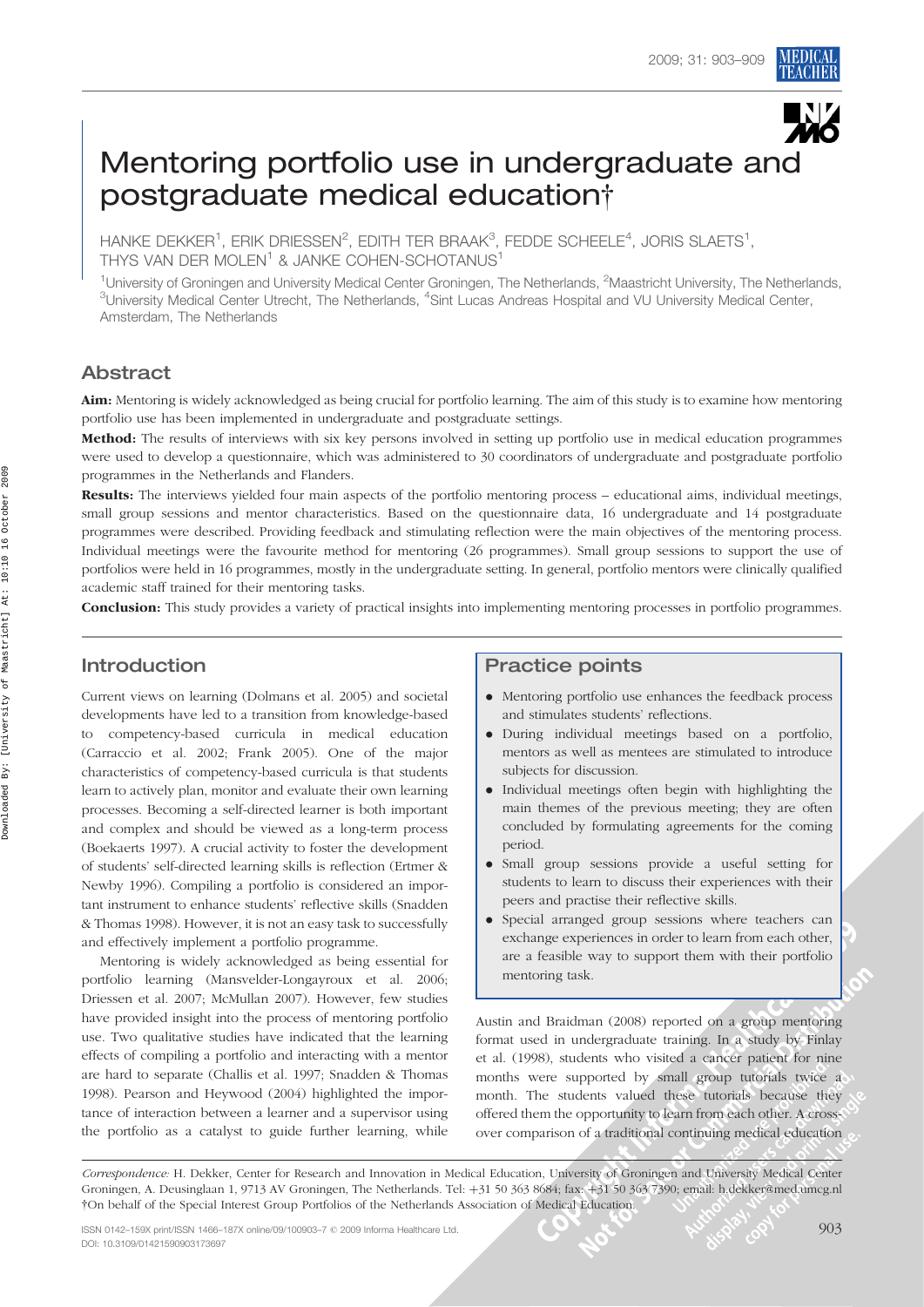and a portfolio-based programme for general practitioners revealed that the latter met general practitioners' needs better (Mathers et al. 1999). An important aspect of this programme were group meetings of six to eight general practitioners, facilitated by a tutor to enhance the process of co-mentoring.

The use of portfolios in medical education has increased over recent years, especially in the Netherlands, where extensive educational reform of all postgraduate programmes has resulted in the compulsory use of portfolios for all residents (Scheele et al. 2008). In undergraduate settings, portfolio use has also increased because it is viewed as a necessary learning and assessment tool in competency-based curricula. As a consequence, Dutch and Flemish educators have been very active in developing and implementing portfolio programmes. In an effort to present the different ways of organising a mentoring programme, we studied the mentoring process in Dutch and Flemish portfolio programmes in undergraduate and postgraduate settings.

# Method

#### **Context**

In 2001, the Netherlands Association of Medical Education (NVMO) started a Special Interest Group on Portfolios for medical teachers and educationalists (Ten Cate 2008). Members of this Special Interest Group were involved in implementing portfolio use in the Netherlands and Flanders, the Dutch-speaking region of Belgium. They attended regular meetings to develop expertise by exchanging experiences, insights and materials. The Netherlands accommodated eight medical schools and Flanders five. The members of the Special Interest Group were informed that eight of these 13 medical schools had implemented portfolio programmes in their undergraduate curricula. Postgraduate training is mainly workplace-based and provided in university medical centres and general teaching hospitals.

#### Approach

To obtain information on how the mentoring of portfolio use has been set up in different undergraduate and postgraduate settings, we used a combined approach employing semistructured interviews and a questionnaire.

#### Semi-structured interviews

For the semi-structured interviews, we approached six educators who had become experts on portfolio programmes. All were active members of the NVMO Special Interest Group. To represent the Bachelor's setting, we selected two portfolio programme coordinators (from Maastricht University and the University Medical Center Groningen); for the Master's setting, we selected two portfolio programme coordinators (from the University Medical Center Utrecht and the University Medical Center Groningen) and to represent postgraduate training we selected the educational programme coordinator of Obstetrics and Gynecology from the VU University Medical Center Amsterdam and the coordinator of Internal Medicine of the 904

University Medical Center Groningen. The following issues were addressed during the interview: the portfolio programme aims, the position of the portfolio in the curriculum, portfolio content, how mentoring had been set up, the backgrounds of portfolio mentors and the mentor training programme. The semi-structured interviews were performed by the first author. Additional information was gathered with phone calls and email. All interviewees were asked to review the written reports of their own interview, to verify the data and obtain their approval.

#### **Questionnaire**

The outcomes of the semi-structured interviews were used to establish a questionnaire. Investigator triangulation was applied to translate the interview outcomes into questionnaire topics. The first author and two co-authors interpreted the interview data independently. Subsequently, they discussed their interpretations to identify the main topics of mentoring portfolio use. This interpretation process yielded four topics: (1) the educational aims of mentoring portfolio use, (2) individual meetings, (3) small group sessions and (4) background/training of the portfolio mentors. A questionnaire was designed to gather additional information about these topics in different medical education settings. For this purpose, the four main topics were elaborated into sub-questions. Three educational researchers with experience in questionnaire design commented on the first draft of the questionnaire (32 questions). This resulted in a 21-question survey in which fivepoint Likert scales  $(1 = --, 5 = ++)$ , yes/no, multiple-choice and open-ended questions were used. These open-ended questions were added to offer the respondents the opportunity to mention aspects of mentoring portfolio use that were not included in the questionnaire. All active members of the Special Interest Group were invited to provide names of other educators responsible for coordinating portfolio programmes, which resulted in a mailing list covering the majority of the undergraduate and postgraduate portfolio programmes that had been fully implemented by December 2008. The questionnaire was distributed electronically.

#### Analysis

The responses to the questionnaire were analysed using descriptive statistics. To improve the readability of the frequency tables, the percentages for  $+$  and  $++$  were summed. The same was done with the percentages for  $\div$  and  $\div$ .

## **Results**

## Interviews

The results of the six semi-structured interviews showed a broad variety in portfolio use – different learning objectives, portfolio content and organisation. Furthermore, the position of portfolio programmes in the curriculum differed. In the Bachelor's setting, portfolio learning was organised as a separate course for which students received ECTS credits (European Credit Transfer System). In the Master's setting,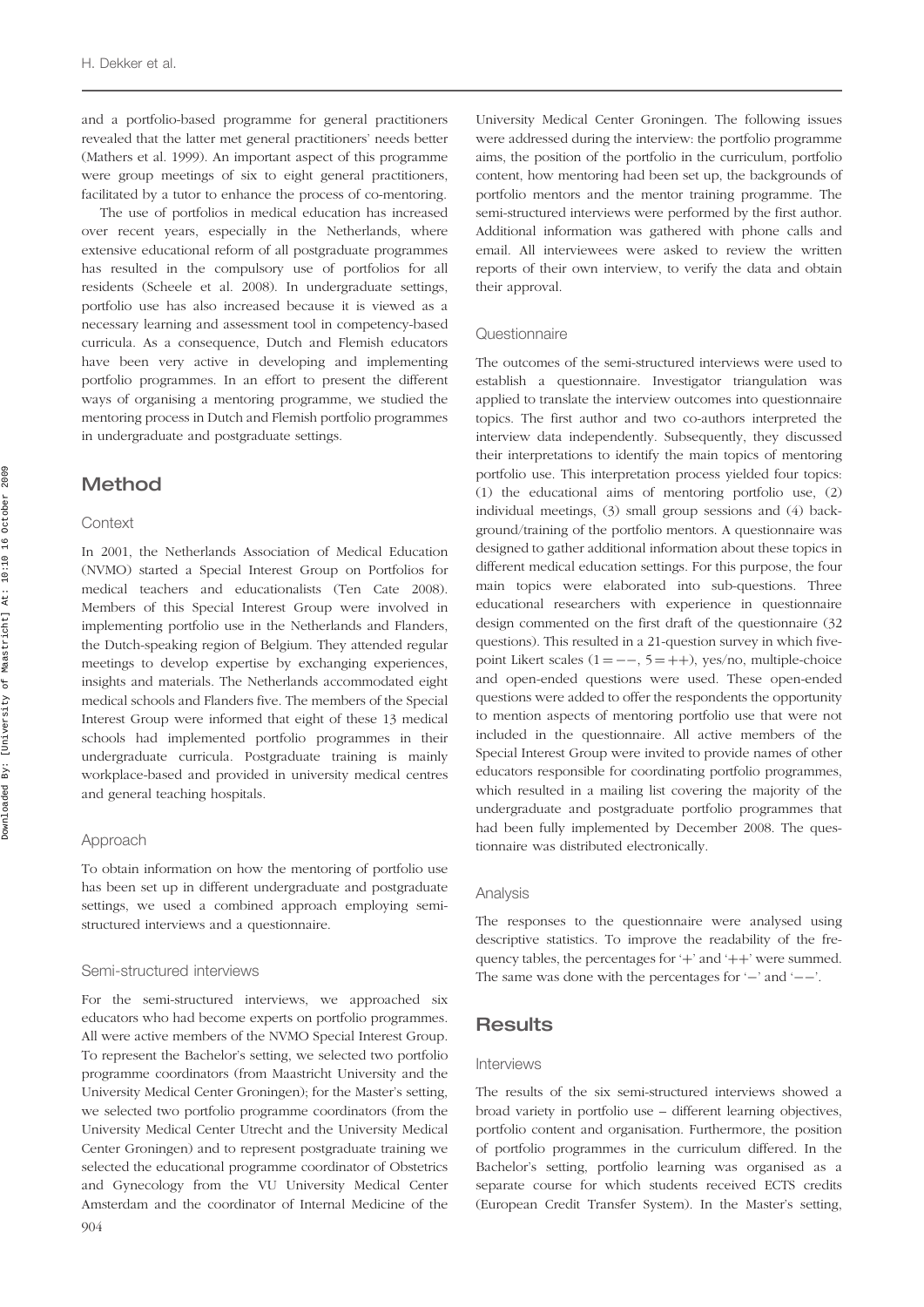students also received ECTS credits, but these portfolio programmes were interwoven with clinical clerkships. In postgraduate training portfolio use was fully integrated into the workplace environment. In each setting, the process of portfolio mentoring was focused on different aims. The mentoring itself was elaborated in individual meetings and small group sessions. The frequency of these mentoring activities varied widely. Most portfolio mentors had a medical background. All portfolio programmes included staff development training to support mentors; however, the content of these training programmes varied widely.

## **Questionnaire**

The questionnaire was completed by 30 respondents, representing 30 different portfolio programmes.

#### Aims of mentoring portfolio use

The most frequently mentioned aims of mentoring portfolio use were 'to provide students with feedback on their portfolios' (94%) and 'to stimulate reflection' (90%). The least applied educational aim was 'to support students when drawing up a learning plan for the coming period' (62%) (Table 1).

The responses to the open-ended questions yielded three subsequent mentoring goals: (1) overall mentoring, (2) discussing emotional, social and ethical aspects and (3) verifying whether students meet their educational demands.

#### Individual mentoring

Students were mentored individually on their portfolios in 26 programmes. Individual meetings were scheduled one to two times a year in 14 programmes, three to four times in 10 programmes and five or more times a year in two programmes.

Most of the time, students (92%) and mentors (81%) introduced points for discussion, and feedback was provided on the points for discussion from the previous meeting (84%). In 75% of the programmes, agreements were recorded in writing as a result of the individual meetings, while a fixed agenda was used in half of the programmes (Table 2).

The responses to the open-ended questions revealed that during some individual meetings a summative assessment format was used. Another aspect of individual mentoring mentioned was the evaluation of students' development. In programmes where small group sessions were scheduled to complement individual mentoring sessions, reflection on group processes was also a subject for discussion. Additionally, individual meetings sometimes resulted in subsequent email correspondence between mentor and student.

#### Small group sessions

Small group sessions to support portfolio learning were held in 16 programmes, mostly in the undergraduate setting. The frequency of small group sessions was one to four sessions a year in 10 programmes, five to eight sessions a year in two programmes and nine or more sessions a year in four programmes. The group size varied from six to 11 students, though five programmes had a group size of more than 12 students/clerks/residents. During the small group sessions, most attention was paid to discuss clinical or other experiences (68%), followed by practising reflection skills (54%) and practising providing and receiving peer feedback (50%). Very little attention was paid to compiling a portfolio (12%) (Table 3).

The responses to the open-ended questions also revealed that attention was sometimes paid to (1) discussing personal learning styles, (2) discussing social/ethical themes and (3) clinical reasoning based on patient cases.

| Table 1. Application of aims of mentoring portfolio use in practice. |                                                                                  |                                        |                   |                |                |                |  |
|----------------------------------------------------------------------|----------------------------------------------------------------------------------|----------------------------------------|-------------------|----------------|----------------|----------------|--|
|                                                                      | The student/clerk/resident                                                       |                                        | $---/-(\%)$       | $\pm$ (%)      | $+/++(%)$      | N              |  |
| 1.                                                                   | is helped and advised when compiling a portfolio                                 | Undergraduate<br>Postgraduate<br>Total | 0<br>14           | 20<br>7<br>14  | 80<br>79<br>79 | 15<br>14<br>29 |  |
| 2.                                                                   | is given feedback on the portfolio or parts of it                                | Undergraduate<br>Postgraduate<br>Total | 6<br>0<br>3       | $\circ$<br>3   | 94<br>93<br>94 | 16<br>14<br>30 |  |
| 3.                                                                   | is stimulated to reflect                                                         | Undergraduate<br>Postgraduate<br>Total | 6<br>$\circ$<br>3 | 0<br>14        | 94<br>86<br>90 | 16<br>14<br>30 |  |
| 4.                                                                   | is monitored in his/her competence development                                   | Undergraduate<br>Postgraduate<br>Total | 13<br>0<br>7      | 19<br>14<br>16 | 68<br>86<br>77 | 16<br>14<br>30 |  |
| 5.                                                                   | is supported when drawing up a learning plan for the coming period               | Undergraduate<br>Postgraduate<br>Total | 26<br>21<br>23    | 13<br>14<br>13 | 61<br>65<br>64 | 16<br>14<br>30 |  |
| 6.                                                                   | is encouraged to develop an understanding of<br>his/her strengths and weaknesses | Undergraduate<br>Postgraduate<br>Total | 6<br>0<br>3       | 25<br>14<br>20 | 69<br>86<br>77 | 16<br>14<br>30 |  |
| 7.                                                                   | is motivated and inspired                                                        | Undergraduate<br>Postgraduate<br>Total | 6<br>$\circ$<br>3 | 31<br>31<br>31 | 63<br>69<br>66 | 16<br>13<br>29 |  |

2009

10:10 16 October

At:

Maastricht]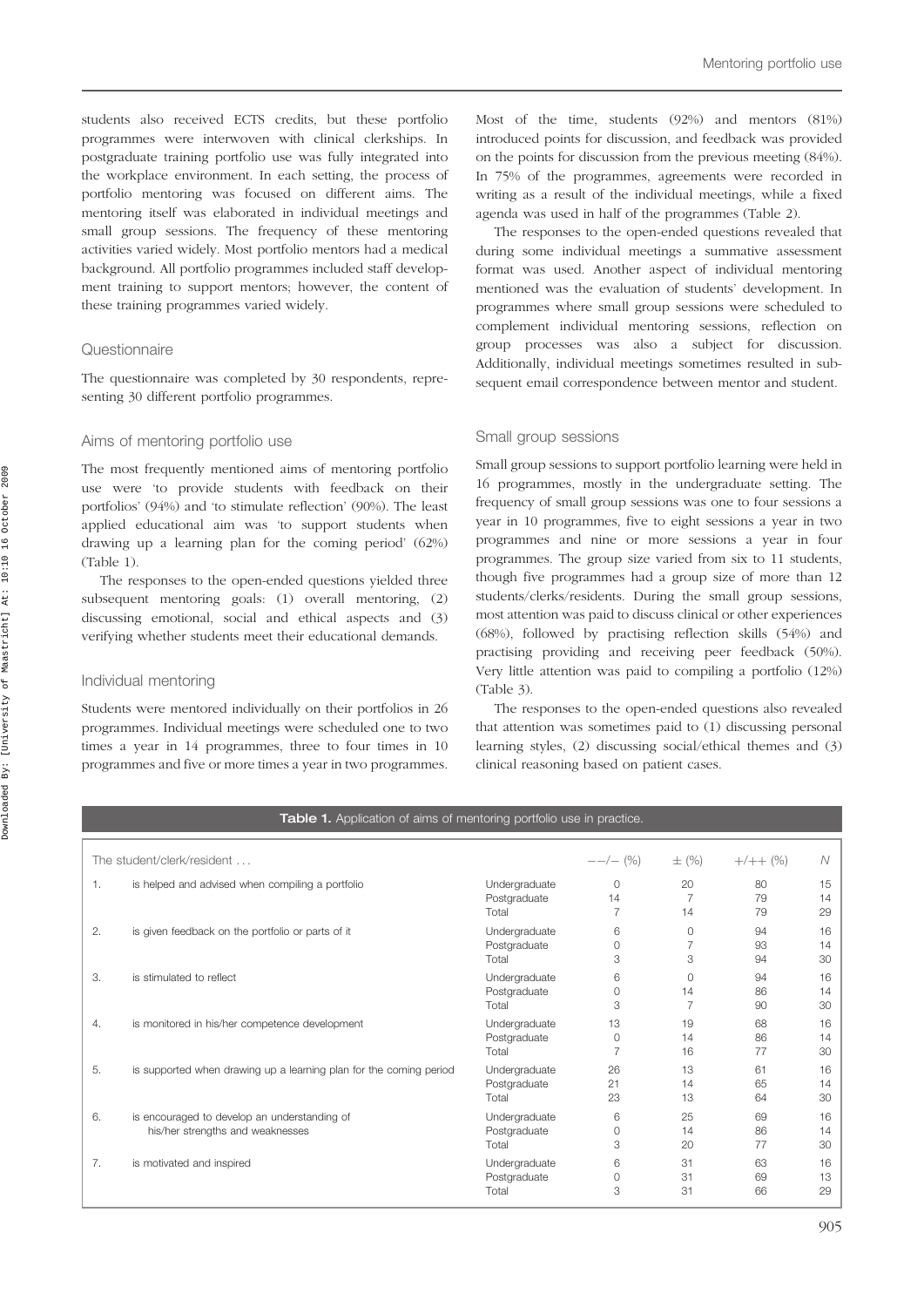| Table 2. Application of aspects of individual mentoring meetings in practice. |                                                                                 |                                        |                                 |                     |                |                |  |  |
|-------------------------------------------------------------------------------|---------------------------------------------------------------------------------|----------------------------------------|---------------------------------|---------------------|----------------|----------------|--|--|
|                                                                               | During the individual mentoring meeting                                         |                                        | $---/-(\%)$                     | $\pm$ (%)           | $+/++$ (%)     | $\mathcal N$   |  |  |
| 1.                                                                            | the mentor introduces points for discussion based on the<br>portfolio handed in | Undergraduate<br>Postgraduate<br>Total | $\Omega$<br>8<br>$\overline{4}$ | 26<br>15            | 93<br>66<br>81 | 14<br>12<br>26 |  |  |
| 2.                                                                            | students are stimulated to introduce subjects for discussion<br>themselves      | Undergraduate<br>Postgraduate<br>Total |                                 | 4                   | 86<br>90<br>92 | 14<br>12<br>26 |  |  |
| 3.                                                                            | there is feedback on what was discussed during the<br>previous meeting          | Undergraduate<br>Postgraduate<br>Total | $\Omega$<br>8<br>$\overline{4}$ | 14<br>8<br>12       | 86<br>84<br>84 | 14<br>12<br>26 |  |  |
| 4.                                                                            | a fixed agenda is used                                                          | Undergraduate<br>Postgraduate<br>Total | 50<br>25<br>38                  | 14<br>8<br>12       | 36<br>67<br>50 | 14<br>12<br>26 |  |  |
| 5.                                                                            | the agreements are recorded in writing to conclude                              | Undergraduate<br>Postgraduate<br>Total | 16<br>16<br>16                  | $\Omega$<br>17<br>8 | 84<br>67<br>76 | 12<br>12<br>24 |  |  |

|    | Table 3. Application of aspects of small group sessions in practice.  |                                        |                      |                      |                 |               |
|----|-----------------------------------------------------------------------|----------------------------------------|----------------------|----------------------|-----------------|---------------|
|    | During the small group session                                        |                                        | $---/-(\%)$          | $\pm$ (%)            | $+/++$ (%)      | $\mathcal N$  |
| 1. | making a portfolio is practised                                       | Undergraduate<br>Postgraduate<br>Total | 69<br>33<br>63       | 16<br>67<br>25       | 15<br>0<br>12   | 13<br>3<br>16 |
| 2. | students/clerks/residents practise giving and receiving peer feedback | Undergraduate<br>Postgraduate<br>Total | 39<br>0<br>31        | 23<br>0<br>19        | 38<br>100<br>50 | 13<br>3<br>16 |
| 3. | reflecting is practised                                               | Undergraduate<br>Postgraduate<br>Total | 23<br>33<br>25       | 15<br>34<br>19       | 62<br>33<br>56  | 13<br>3<br>16 |
| 4. | experiences are discussed                                             | Undergraduate<br>Postgraduate<br>Total | 23<br>0<br>19        | 15<br>$\Omega$<br>13 | 62<br>100<br>68 | 13<br>3<br>16 |
| 5. | co-mentoring is practised                                             | Undergraduate<br>Postgraduate<br>Total | 54<br>$\Omega$<br>50 | 9<br>$\Omega$<br>8   | 37<br>100<br>42 | 11<br>12      |

#### Portfolio mentors

The mentors from 27 programmes mostly had medical backgrounds. In some programmes, portfolio mentors included social scientists (10 programmes) and basic scientists (four programmes). The responses to the open-ended questions suggested that a portfolio mentor should preferably be independent, meaning that the same mentor should not also be the student's daily supervisor during rotations. An independent mentor should have a good overview of the aims of the portfolio and the content and structure of the different rotations. Another suggestion was that 'problem' students should be mentored by mentors who are particularly skilled in that area.

Nineteen out of the 22 programmes offered educational support to mentors. Various kinds of support were provided: instructions on paper (19 programmes), one-off personal instructions (15 programmes), general pedagogic training lasting several days (three programmes) and specific training aimed at mentoring portfolio use (13 programmes). The support was not solely focused on training mentors before they started their mentoring tasks, but also on their training during the process. Regular meetings were arranged in nine programmes where mentors could share experiences 906

and expertise. The responses to the open-ended questions emphasised the fact that training is important, but very timeconsuming.

# **Discussion**

Our study provides a description of mentoring processes in 30 undergraduate and postgraduate portfolio programmes. Most programme coordinators reported several educational aims for mentoring, which are in line with the 'coaching domain' of a recently described framework for teaching competences (Molenaar et al. 2009). This coaching domain comprises: (a) exploring students' coaching needs, (b) supporting students in defining and redefining learning objectives and looking for alternative ways to reach their goals, (c) supporting students to reflect critically and (d) enhancing students' ability to direct their own learning processes. All aims mentioned are reported back in two-thirds or more of the programmes. The most frequently reported mentoring aim was 'providing feedback', which is in line with the widely acknowledged opinion that feedback is the driving force behind improvement (Kluger & DeNisi 1996; Hattie & Timperley 2007; Van de Ridder et al. 2008). Students also emphasise the need for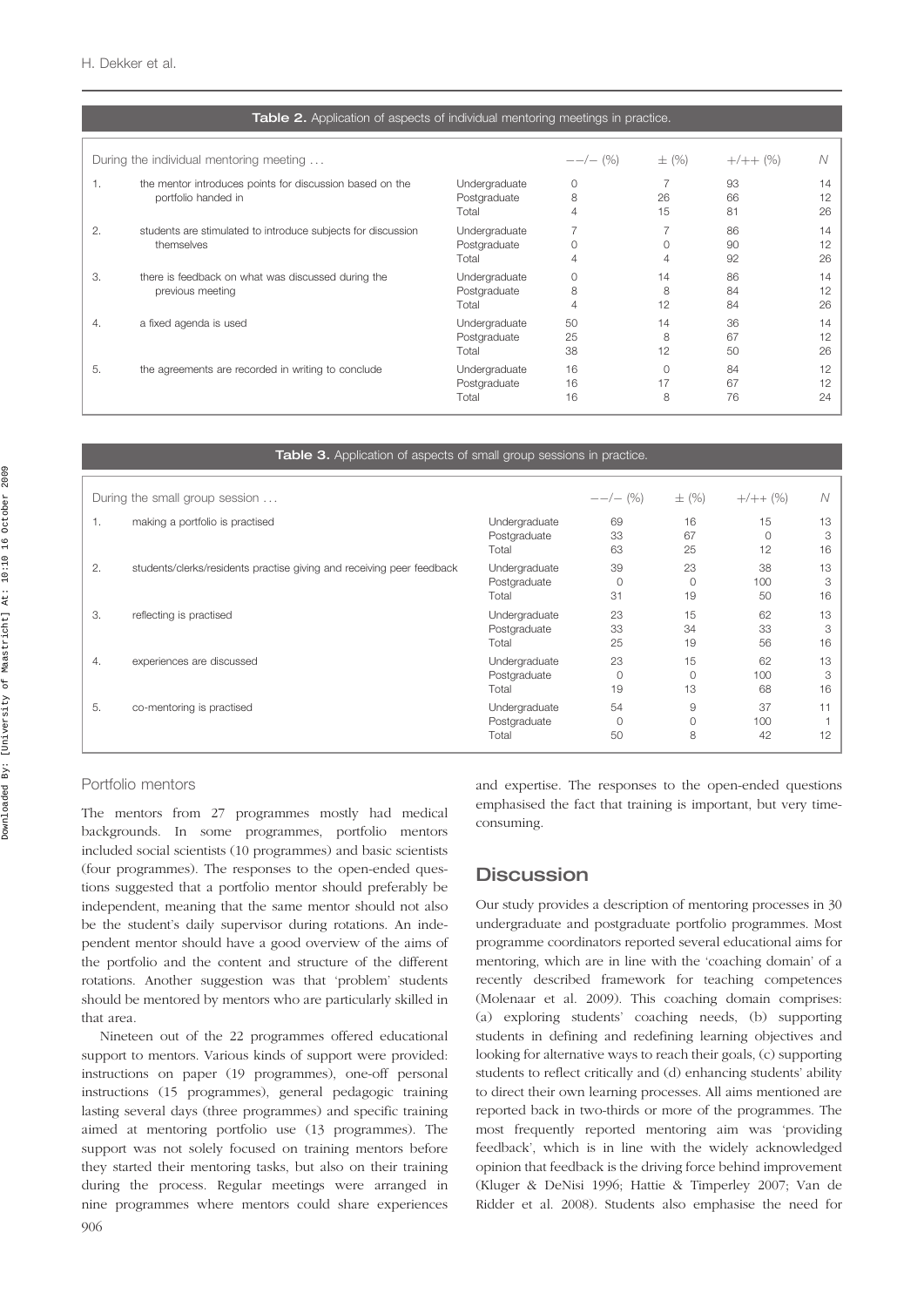feedback on their portfolios to assist them in determining whether they are on the right track (McMullan 2007). The second most frequently reported aim of mentoring portfolio use was 'stimulating reflection', which is necessary because reflection does not come naturally to most students (Driessen et al. 2003; Regehr & Mylopoulos 2008). Students also stress the need for more guidance on the reflective aspect of portfolio learning (Davis et al. 2009). The following educational aims of mentoring are also often reported: supporting students in compiling a portfolio, monitoring students' competency development, supporting students in developing a better awareness and understanding of their strengths and weaknesses, supporting students in drawing up a learning plan for the coming period and motivating/inspiring students. It is unclear why some portfolio programmes do not apply all the educational aims of the mentioned mentoring. One reason could be that some portfolio programmes are still not fully developed. Another explanation could be that some aims relate directly to the portfolio content, for instance, if a learning plan is not included in the portfolio, the aim of supporting students with such a plan is not applicable. However, the results of our study revealed that the aims of undergraduate and graduate portfolio programmes did not differ or only differed slightly. Apparently, the manner and context in which a portfolio is implemented has little influence on the educational aims of mentoring portfolio use.

Students were mentored individually with their portfolio in almost all programmes. For postgraduate programmes, the Dutch Central College of Medical Specialties prescribes a fixed number of individual mentoring meetings (i.e. progress interviews) – four during the first year and decreasing from two per year in the following years to an annual individual meeting. Furthermore, the implementation of portfolios contributes to scheduling individual mentoring meetings, especially in a clinical setting. This is a positive result, because individual mentoring is often challenged by increased clinical, administrative, research and other educational demands on medical faculties (Sambunjak et al. 2006). Another benefit of the implementation of portfolio is that it offers a focus on individual mentoring, which is seen as a requirement for successful mentoring (Tobin 2004), and which is enhanced by the mentor introducing points for discussion based on the portfolio handed in. Students are also encouraged to introduce subjects for discussion themselves in almost all portfolio programmes. This is in line with the idea that self-directed learners play an active role in their learning process (Dolmans et al. 2005). To enhance the students' longitudinal development, it has become common practice in individual mentoring to consider the main themes (intentions and discussion points) of the previous meeting and to conclude the meeting with new plans and agreements. A fixed agenda is more useful in a postgraduate than in an undergraduate setting. This is in line with a Canadian study that highlights a need for structured mentorship in postgraduate training programmes (Donovan & Donovan 2009). Future research is required to determine the characteristics of an effective individual portfolio meeting and to explore the optimal frequency of individual meetings. Another interesting aspect for further research is the content of the meetings – what kind

of topics based on the portfolio are discussed during individual mentoring meetings?

In undergraduate programmes, small group sessions were frequently organised alongside individual meetings. The focus of these meetings was on training the skills necessary for effective portfolio use. Students discussed experiences and practised reflective skills. This kind of peer discussion is of great importance to reflective learning (Tigelaar et al. 2006; Schaubde Jong et al. 2009). Further research is needed to examine whether students who have learned to reflect within a group context and who have been trained to discuss their experiences perform better than students without such training.

Practising how to give and receive peer feedback or comentoring were less common activities during small group meetings. This is in contrast with a study by Mathers et al. (1999), who found that co-mentoring in continuing medical education is a crucial aspect of portfolio learning. Making a portfolio is seldom a subject of discussion during the small group sessions, even though in most programmes it was highlighted as a very relevant educational aim. Mentors probably consider helping students to compile their portfolios as a more individual activity. The results of our survey showed a great variety in the number of small group sessions for each year and group size. The research results on group size in a problem-based learning curriculum are not unequivocal, though it is generally acknowledged that a group size of six to eight students is optimal (Moust et al. 2005). Further research is needed to determine whether this group size is also optimal for small group sessions aimed at discussing experiences and practising reflective skills.

Most of the portfolio mentors in this study were clinically qualified academic staff. In the early years of the medical education continuum, social scientists or basic scientists were also active as portfolio mentors, alongside clinically qualified mentors. This is in line with a study by Austin and Braidman (2008), who found that mentors do not think it necessary to have a clinical background when supporting student portfolio use in undergraduate training. Future research should determine the competencies and the skills required for successful portfolio mentoring in both undergraduate and postgraduate training.

Since mentoring portfolio use is a relatively new but crucial task, training portfolio mentors is vital (Pearson & Heywood 2004; Thomé et al. 2006). In most of the programmes, mentors were supported by training; however, the applied training formats varied widely across the programmes of study. Four respondents mentioned specially developed training courses for portfolio mentors, during which the mentors practised selecting subjects for individual meetings based on authentic portfolio materials. The actual discussion was practised through role-play and, subsequently, the role-play mentor received feedback from the other participants. Some medical schools and hospitals organised regular sessions, in which mentors were encouraged to exchange experiences to learn from each other. The importance of such peer meetings has recently been highlighted in a review about effective faculty development (Steinert et al. 2006). Since the time of most portfolio mentors is often limited, future research should focus on the feasibility and effectiveness of different training formats.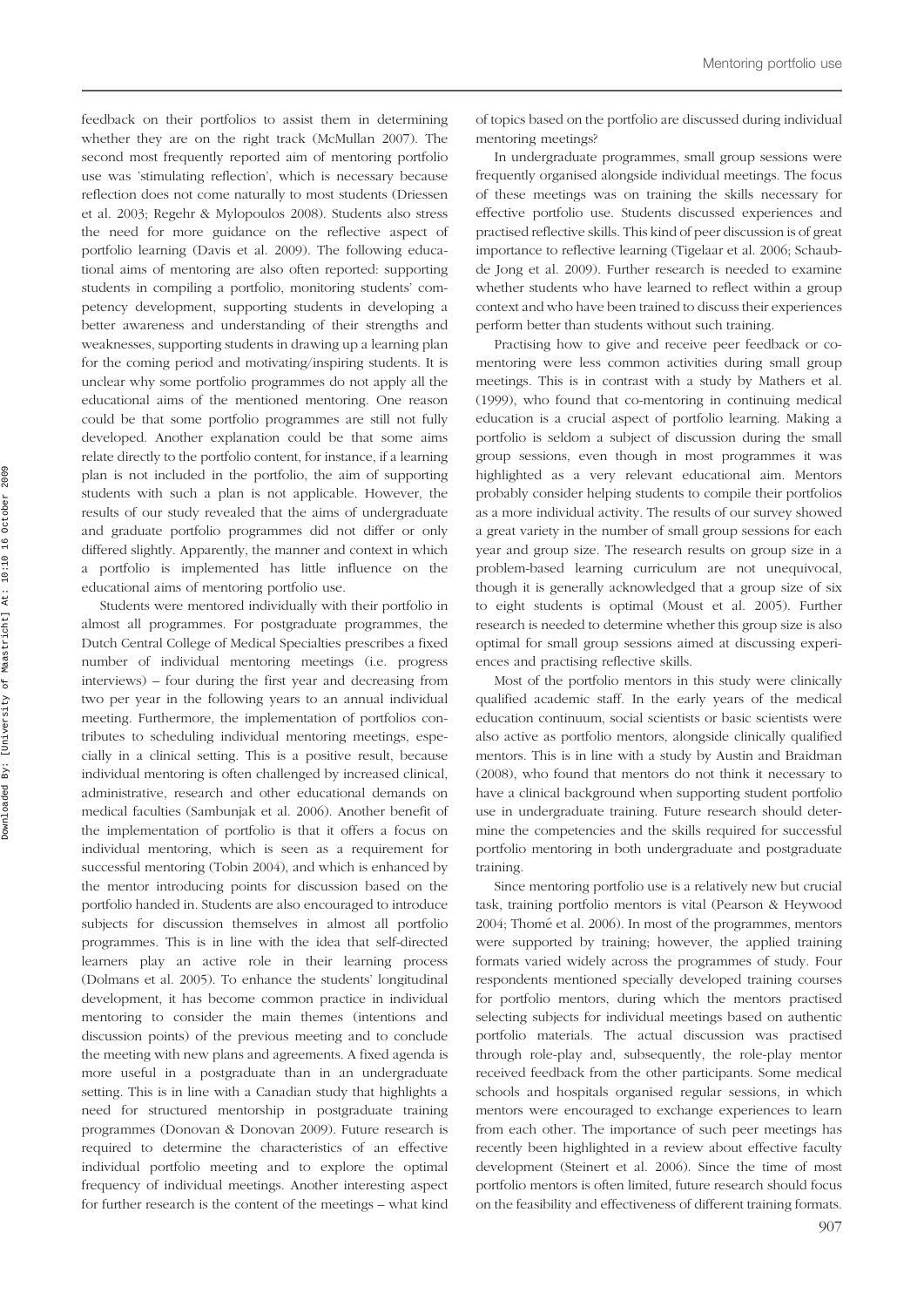The strength of our study, compared with studies reporting on a single mentoring format, is that it provides a description of the mentoring process for 30 different portfolio programmes. Almost all of the Dutch and Flemish undergraduate portfolio programmes we knew were included in our study. Representing the postgraduate setting, a smaller part of the total number of portfolio programmes was involved, possibly due to the fact that some postgraduate programmes were still in the process of implementation. A limitation of our study is that we only provided a descriptive overview of implemented mentoring formats and that we did not examine which portfolio mentoring format most effectively affects the learning process.

# **Conclusion**

The mentoring process within portfolio programmes has a strong focus on providing feedback and stimulating reflection. Students are mainly mentored individually. In addition, some programmes provide small group sessions to offer students an opportunity to discuss experiences and practise reflective skills. Some institutions also facilitate peer meetings for their portfolio mentors to share experiences and expertise. This study reveals that Dutch and Flemish medical education programmes show a wide variety in why, what, where and how the mentoring process in relation to portfolio use is carried out. Further research should elucidate the most effective way of mentoring portfolio use.

## Acknowledgements

The authors thank all portfolio programme coordinators for completing the questionnaire and Tineke Bouwkamp-Timmer for her constructive comments on this manuscript.

**Declaration of interest:** The authors report no conflicts of interest. The authors alone are responsible for the content and writing of this article.

# Notes on contributors

All authors were involved in activities of the Special Interest Group Portfolios of the Netherland Association for Medical Education and approved the final draft of this manuscript.

HANKE DEKKER, Msc, is an Educationalist, Center for Research and Innovation in Medical Education, University of Groningen and University Medical Center Groningen, the Netherlands.

ERIK DRIESSEN, PhD, is an Educationalist, Assistant Professor of the Department of Educational Development and Research, Maastricht University, the Netherlands.

EDITH TER BRAAK, MD, PhD, is a Clinician (internist/endocrinologist), Vice Director of the resident training program for Internal Medicine and Professor of Medical Education, University Medical Center Utrecht, the **Netherlands** 

FEDDE SCHEELE, MD, PhD is a Professor of Obstetrics and Gynaecology with a special assignment in the modernisation of medical curricula, Department of Medical Education, VU University Medical Center Amsterdam, the Netherlands.

JORIS SLAETS, MD, PhD, is a Professor of Geriatrics, Department of Internal Medicine, University of Groningen and University Medical Center Groningen, the Netherlands.

THYS VAN DER MOLEN, MD, PhD, is a Professor in Primary Care Respiratory Medicine, Department of General Practice, University of Groningen and University Medical Center Groningen, the Netherlands.

JANKE COHEN-SCHOTANUS, PhD, a Professor in Research in Medical Education and Head of the Center for Research and Innovation in Medical Education, University of Groningen and University Medical Center Groningen, the Netherlands.

## **References**

- Austin C, Braidman I. 2008. Support for portfolio in the initial years of the undergraduate medical school curriculum: What do the tutors think? Med Teach 30:265–271.
- Boekaerts M. 1997. Self-regulated learning: A new concept embraced by researchers, policy makers, educators, teachers, and students. Learn Instr 7:161–186.
- Carraccio C, Wolfsthal SD, Englander R, Ferentz K, Martin C. 2002. Shifting paradigms: From Flexner to competencies. Acad Med 77:361–367.
- Challis M, Mathers NJ, Howe AC, Field NJ. 1997. Portfolio-based learning: Continuing medical education for general practitioners – A mid-point evaluation. Med Educ 31:22–26.
- Davis MH, Ponnamperuma GG, Ker JS. 2009. Student perceptions of a portfolio assessment process. Med Educ 43:89–98.
- Dolmans DHJM, de Grave W, Wolfhagen IHAP, van der Vleuten CPM. 2005. Problem-based learning: Future challenges for educational practice and research. Med Educ 39:732–741.
- Donovan A, Donovan J. 2009. Mentorship in postgraduates training programmes: Views of Canadian programme directors. Med Educ 43:155–158.
- Driessen EW, van Tartwijk J, van der Vleuten C, Wass V. 2007. Portfolios in medical education: Why do they meet with mixed success? A systematic review. Med Educ 41:1224–1233.
- Driessen EW, van Tartwijk J, Vermunt JD, van der Vleuten CPM. 2003. Use of portfolios in early undergraduate medical training. Med Teach 25:18–23.
- Ertmer PA, Newby TJ. 1996. The expert learner: Strategic, self-regulated, and reflective. Instruc Sci 24:1–24.
- Finlay IG, Maughan TS, Webster DJT. 1998. A randomized controlled study of portfolio learning in undergraduate cancer education. Med Educ 32:172–176.
- Frank JR (Ed). 2005. The CanMEDS 2005 physician competency framework. Better standards, better physicians, better care. Ottawa: The Royal College of Physicians and Surgeons of Canada.
- Hattie J, Timperley H. 2007. The power of feedback. Rev Educ Res 77:81–112.
- Kluger AN, DeNisi A. 1996. The effects of feedback interventions on performance: A historical review, a meta-analysis, and a preliminary feedback intervention theory. Psychol Bull 119:254–284.
- Mansvelder-Longayroux DD, Beijaard D, Verloop N. 2006. The portfolio as a tool for stimulating reflection by students teachers. Teach Teach Educ 23:47–62.
- Mathers NJ, Challis MC, Howe AC, Filed NJ. 1999. Portfolios in continuing medical education – Effective and efficient? Med Educ 33:521–530.
- McMullan M. 2007. Using portfolios for clinical practice learning and assessment: The pre-registration nursing student's perspective. Nurse Educ Today 28:873–879.
- Molenaar WM, Zanting A, van Beukelen P, de Grave W, Baarne JA, Bustraan JA, Engbers R, Fick TE, Jacobs JCG, Vervoorn JM. A framework of teaching competencies across the medical education continuum. Med Teach 31:390–396.
- Moust JHC, van Berkel HJM, Schmidt HG. 2005. Signs of erosion: Reflections on three decades of problem-based learning at Maastricht University. High Educ 50:665–683.
- Pearson DJ, Heywood P. 2004. Portfolio use in general practice vocational training: A survey of GP registrars. Med Educ 38:87–95.
- Regehr G, Mylopoulos M. 2008. Maintaining competence in the field: Learning about practice, through practice, in practice. J Contin Educ Health Prof 28(Suppl 1):S19–S23.
- Sambunjak D, Straus SE, Marusíc A. 2006. Mentoring in academic medicine: A systematic review. JAMA 296(9):1103–1115.